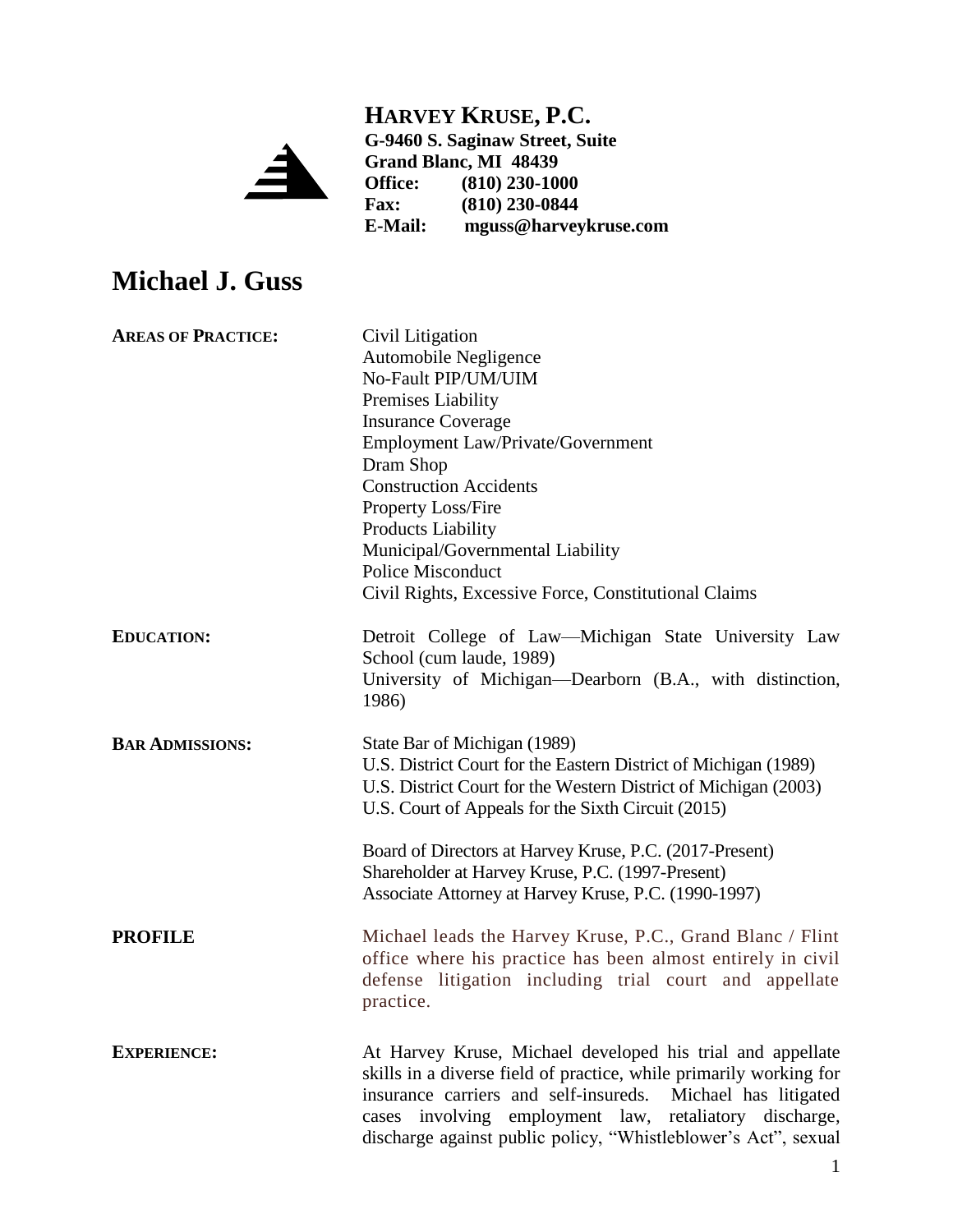harassment, age, gender, race discrimination, handicapper's liability, FMLA liability, product liability, fire and explosion loss, first and third party automobile liability, premises liability, dramshop law, insurance coverage, negligence, indemnity, fraud, misrepresentation, contractual liability, environmental liability, swimming pool liability, over-the-counter drug liability, covenants not to compete, business entity dissolution, business transaction liability, consumer and warranty law, construction and trucking, excessive force, civil rights, and constitutional claims.

Michael has handled regulatory and administrative law situations involving MIOSHA, the MDEQ, the LCC, the MDCR, and the EEOC.

Michael tried two lengthy death cases, one involving an auto accident/products liability claim, and one involving allegations of malpractice in emergency medical services, both to No-Cause jury verdicts.

### *Appellate Practice*

In addition to trying cases in multiple circuit courts and district courts across the state, Michael has also engaged in a significant appellate court practice. Michael has drafted, contributed to and/or argued appellate cases involving issues of environmental law, swimming pool liability, over-the-counter drug liability, premises liability, first and third-party automobile negligence, excessive force/police misconduct and employment/constitutional.

#### *Alternative Dispute Resolution*

Since Michael was time-eligible, he was selected and has served as a defense case evaluator on the Civil Tort and several Other Case designation panels for Genesee County.

Trusted and respected by his peers and firm's competitor's, Michael has long served as defense arbitrator in tort and contract cases.

#### *Seminar/Client Education*

Michael has composed and drafted seminar treatises and compendiums and presented educational seminars in employment law, premises liability, first and third party Michigan no-fault law, uninsured/underinsured motorist law, scar evaluation, dog bite law, deposition taking and mediation/case evaluation briefing and argument.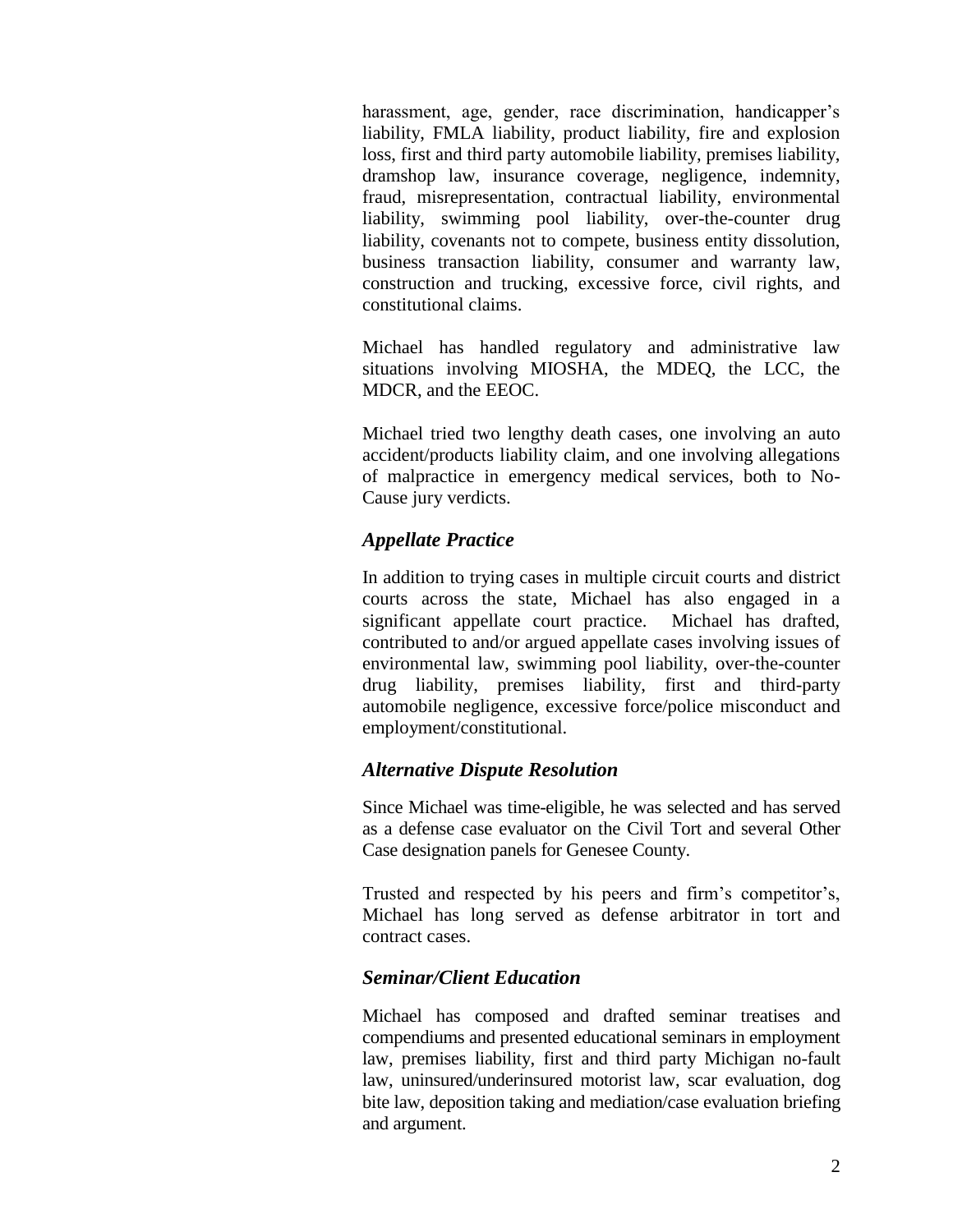| <b>REPRESENTATIVE CLIENTS:</b> | Amerisure Insurance                    |
|--------------------------------|----------------------------------------|
|                                | Allied Insurance Company               |
|                                | <b>American Insurance Companies</b>    |
|                                | Ashland Inc.                           |
|                                | City of Flint                          |
|                                | <b>Genesee County</b>                  |
|                                | <b>Liberty Mutual Group</b>            |
|                                | National General Insurance Company     |
|                                | Nationwide Insurance Companies         |
|                                | <b>Titan Insurance Company</b>         |
|                                | Pioneer State Mutual Insurance Company |
|                                | <b>MEEMIC</b>                          |
|                                | AAA                                    |
|                                | Acuity                                 |
| <b>MEMBER:</b>                 | State Bar of Michigan                  |
|                                | Genesee County Bar Association         |
|                                |                                        |

**RECENT RESULTS: MIKE GUSS AND WILLIAM CLOS OBTAIN PARTIAL SUMMARY DISPOSITION IN -** *Samuel Bagjett v Genesee County, et al.* USDC No. 18-cv-10544- JCO-RSW, Judge Terrence G. Berg. In a case where Plaintiff alleges injuries from alleged excessive force at jail versus Deputies and a *Monell* claim versus County, we obtained partial summary disposition of *Monell* claims for Plaintiff's failure to assert such claims via an expert or with sufficient proofs. (The case continues with excessive force allegations.)

> **MIKE GUSS AND MERIAM CHOULAGH OBTAIN SUMMARY DISPOSITION IN -** *John Doe, as personal representative of the Estate of Jane Doe v. County Medical Care Facility, et al. 17-051486-NO,* Lapeer County Circuit Court, Hon. Nick O. Holowka. Nursing Home negligence/wrongful death claim alleged versus governmental nursing home. Plaintiff's decedent, a nursing home patient, expired following a feeding/choking incident. We obtained Summary Disposition of the general negligence case. (The claim has been refiled in medical malpractice and an appeal is initiated against a grant of Summary Disposition.)

> *MIKE GUSS AND DAVID ROTH OBTAIN SUMMARY DISPOSITION IN - David Henry v. City of Flint, et al.* United States District Court, Case No. 2:17-cv-11061-PDB-DRG, Judge Paul D. Borman. We obtained Summary Judgment of excessive force/constitutional claims by Plaintiff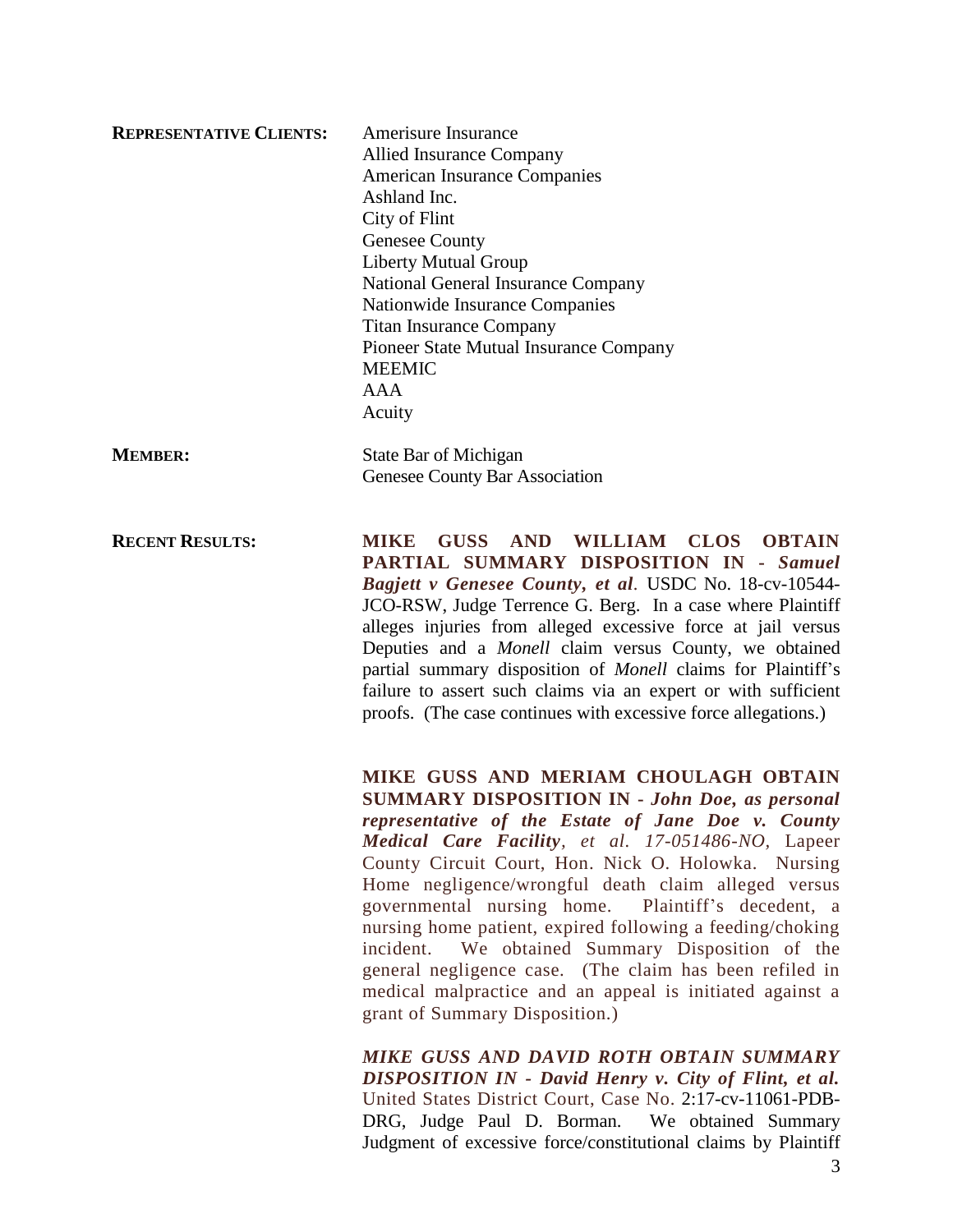Henry as arising from Henry's arrest at his residence following his neighborhood disturbance. Summary Judgment was granted by Federal Judge Paul D. Borman. The Summary Judgment was partially overturned by the Sixth Circuit Court of Appeals and the case remains pending trial on narrow issues.

**MIKE GUSS AND DAVID ROTH OBTAIN SUMMARY DISPOSITION IN -** *Laura Joseph v Edward Rose Associates, LLC,* Genesee County Circuit Court Case No. 19- 113526-NO, Judge F. Kay Behm. We prevailed on a motion for Summary Disposition of tenant/Plaintiff's negligence and statutory claims against her landlord Defendant where she fell while traversing a landscape timber. The Court found there was no common area that was reasonably fit for its intended use.

**MIKE GUSS, DAVID ROTH AND MERIAM CHOULAGH OBTAIN SUMMARY DISPOSITION -** *Heather Malone v Zhetman Brighton, LC, et al.*, Livingston County Circuit Court, Case No. 19-30275-NI, Judge Matthew J. McGivney. Plaintiff with troubled medical / psychiatric background alleged catastrophic injuries from minor motor vehicle accident against pizza delivery agent and national pizza franchisee. At facilitation Plaintiff settled against the alleged negligent pizza delivery driver. We prevailed on a motion for Summary Disposition asserting that the negligent hiring, training, supervising charges were not supported by fact and that the vicarious liability/*respondeat superior* claims were barred by Plaintiff's settlement with the agent. By the time of the dismissal Plaintiff's PIP Claims exceeded \$300,000.00.

**MIKE GUSS AND WILLIAM CLOS OBTAIN SUMMARY DISPOSITION IN -** *Dawn and Michael Sorgatz v Pioneer State Mutual Insurance Co.***,** Oakland County Circuit Court, Case No. 18-163945-CK, Judge Cheryl A. Matthews. Jury trial in June 2019 in a case where Plaintiff alleged breach of contract against homeowner's insurance company arising from two basement pipe failures. Litigation ensued after Plaintiffs refused to provide themselves for Examinations Under Oath as requested by carrier. At trial Plaintiffs' case in large part rested upon their allegations against the Defendant carrier's former adjuster/employee who was no longer available. The jury returned a modest verdict for Plaintiff which entitled Defendant to \$30,855.00 in case evaluation sanctions.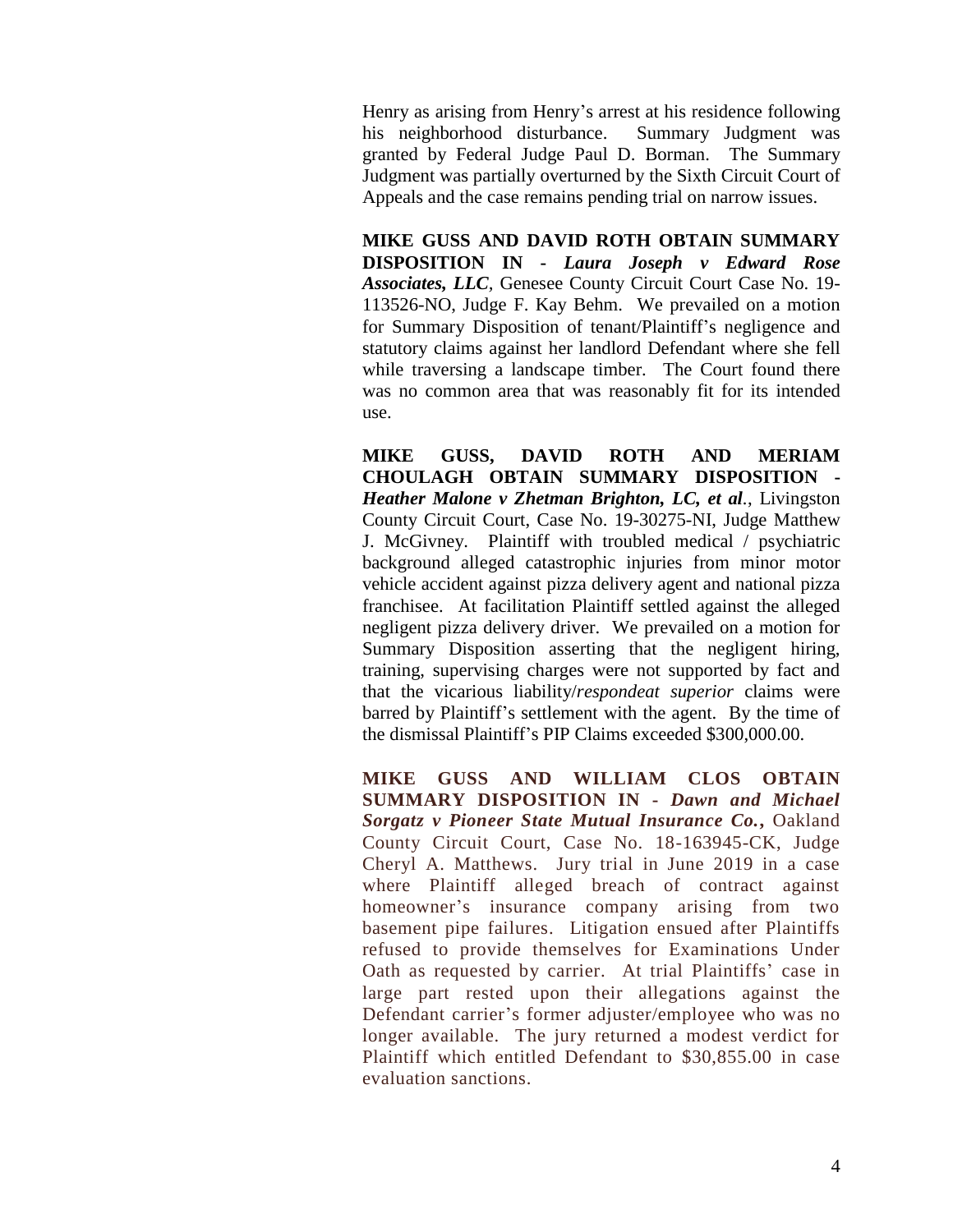*MIKE GUSS AND DAVID ROTH OBTAIN SUMMARY DISPOSITION IN - James Spitz v Occidental Development, LLC,* Eaton County Circuit Court, Case No. 19-000119-NO, Judge Janice K. Cunningham. Tenant/Plaintiff alleged landlord/defendant failed to a keep safe premises and comply with statutory landlord standards of care when Plaintiff allegedly sustained a fall upon an erosion depression at a sidewalk joint. The Court granted Summary Disposition on all Counts and the case is currently under Appeal.

**MIKE GUSS AND BILL CLOS OBTAIN SUMMARY DISPOSITION IN CONSTRUCTION ACCIDENT IN -** *Alfredo Garcia v Atsalis Brothers Painting Co. and Z Contractors, Inc.*, Lapeer County Circuit Court Case No. 17-050920-CZ, Judge Nick O. Holowka. In this case we represented a contractor who specialized in painting structures such as highway overpasses and bridges. This company employed Plaintiff and Plaintiff's brother. We also represented the General Contractor for the concerned project regarding renovating a large highway overpass. Plaintiff and his brother were attempting to exit the work site with the brother driving at high speed in reverse on the shoulder of the expressway whereupon he lost control of the vehicle and it vaulted into the way of an oncoming semi-truck. The collision left the Plaintiff with a spine that had to be fused and a traumatic brain injury. The employer's Workers Compensation carrier had denied Plaintiff Workers Compensation coverage upon the assertion that Plaintiff and his brother were headed to lunch and therefore off the clock. We prevailed upon a motion for Summary Disposition on behalf of the employer alleging immunity by way of the intentional tort provisions of Michigan's Workers Compensation laws even though the Plaintiff had never collected Workers Compensation. We asserted Summary Disposition was appropriate as to the General Contractor upon the basis that the Plaintiff's allegations failed to meet the requisites for the "common workplace" theory of liability. The Defendants' Motions for Summary Disposition were granted on all grounds.

 **MIKE GUSS OBTAINS SUMMARY DISPOSITION ON A HOMEOWNERS POLICY FOR ADDITIONAL LOSS BASED UPON THE MEND THE HOLD DOCTRINE AND FAULTY WORKMANSHIP EXCLUSION** — *Charles and Dianne McSwain v.*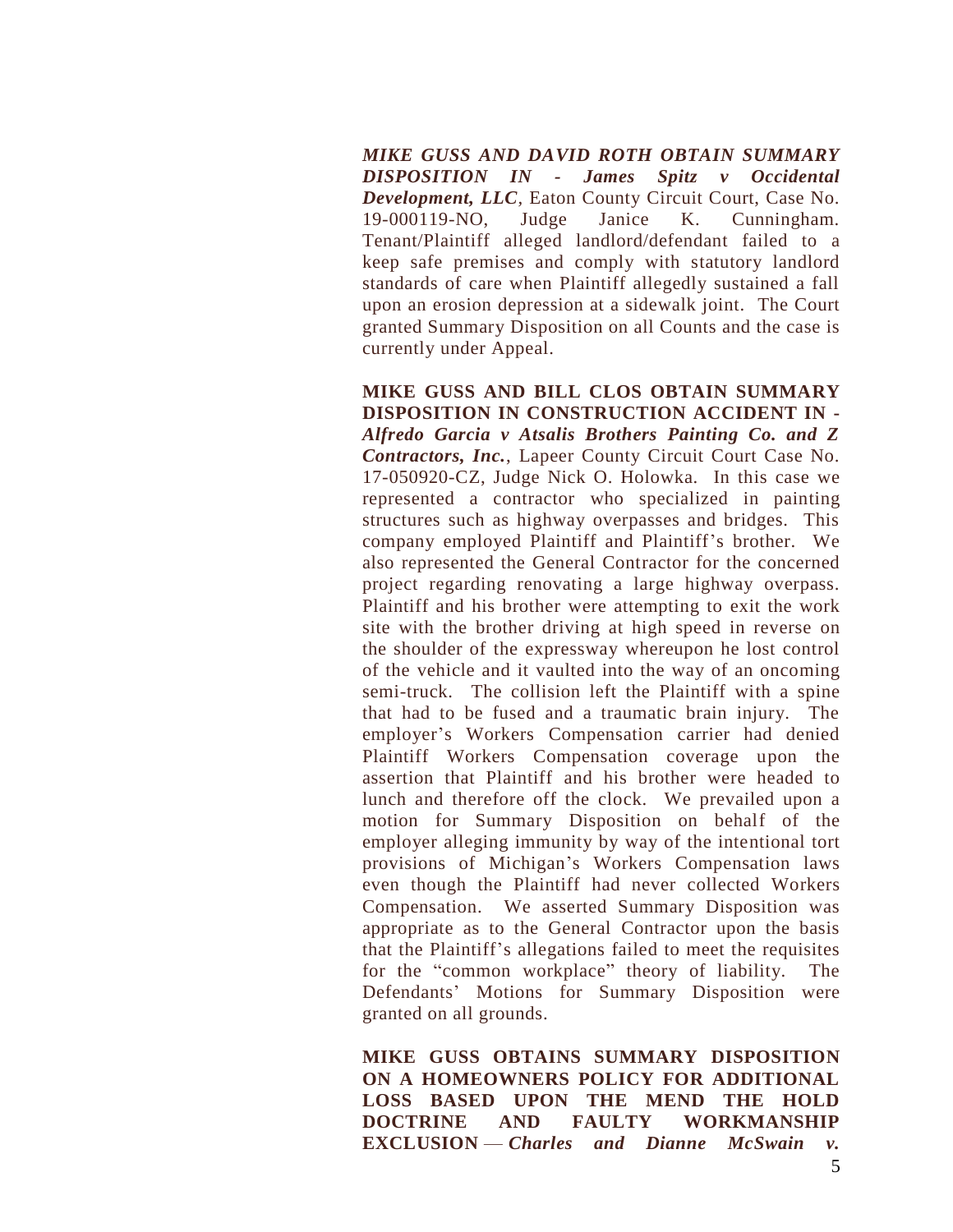*Pioneer State Mutual Insurance Company*, Macomb County Circuit Court. Plaintiffs filed suit seeking to obtain additional coverage after a water loss in their residence on a homeowner policy issued by Pioneer State Mutual Insurance Company. The Plaintiffs hired a third-party, Select Restorations, to repair their kitchen after the loss. Pioneer covered all expenses for the initial repair of the kitchen along with related Alternative Living Expenses. Unknown to Pioneer and plaintiffs, Select Restoration cut into the flooring of plaintiffs' kitchen that contained asbestos without taking proper precautions to limit disbursement of asbestos throughout the house. After receiving full payment of their claim, plaintiffs subsequently brought suit against Pioneer and Select Restoration for asbestos abatement through the entire house, ultimately seeking over \$80,000. Plaintiffs settled their case with Select Restoration leaving Pioneer as the sole defendant. Plaintiffs and Pioneer filed for Summary Disposition. Plaintiffs argued that Pioneer was liable for the whole house remediation based upon the "Mend the Hold Doctrine," arguing that since Pioneer agreed to repair the property by removing the asbestos flooring, it was subsequently estopped from denying coverage for whole house remediation. Pioneer argued that the Mend the Hold Doctrine was inapplicable and the claim was excluded by the faulty workmanship exception in the policy. The Court granted Pioneers motion holding that the Mend the Hold Doctrine was inapplicable to this loss, the loss was excluded by the faulty workmanship exclusion and that plaintiffs violated the policy conditions by settling with Select Restoration destroying Pioneer's right to subrogate this claim. The case is pending Plaintiffs' appeal.

 **MIKE GUSS OBTAINS AFFIRMANCE OF SUMMARY JUDGMENT FROM THE SIXTH CIRCUIT COURT OF APPEALS IN CIVIL RIGHTS CASE** — *Robert Garceau, et. al. v City of Flint, et al., Sixth Circuit Court of Appeals.* The City of Flint Police Department had an excess of sergeant openings. Thus, its then-Chief of Police, defendant Alvern Lock, provisionally promoted 12 officers until the Department could create and administer a formal promotional exam. Following the provisional-appointments, twelve Caucasian police officers who were promoted to sergeant brought suit under 42 U.S.C. § 1983, claiming reverse race discrimination. After extensive discovery, the district court granted our motion for summary judgment and dismissed plaintiffs' reverse discrimination claims. The plaintiffs then appealed to the Sixth Circuit Court of Appeals. After the briefing,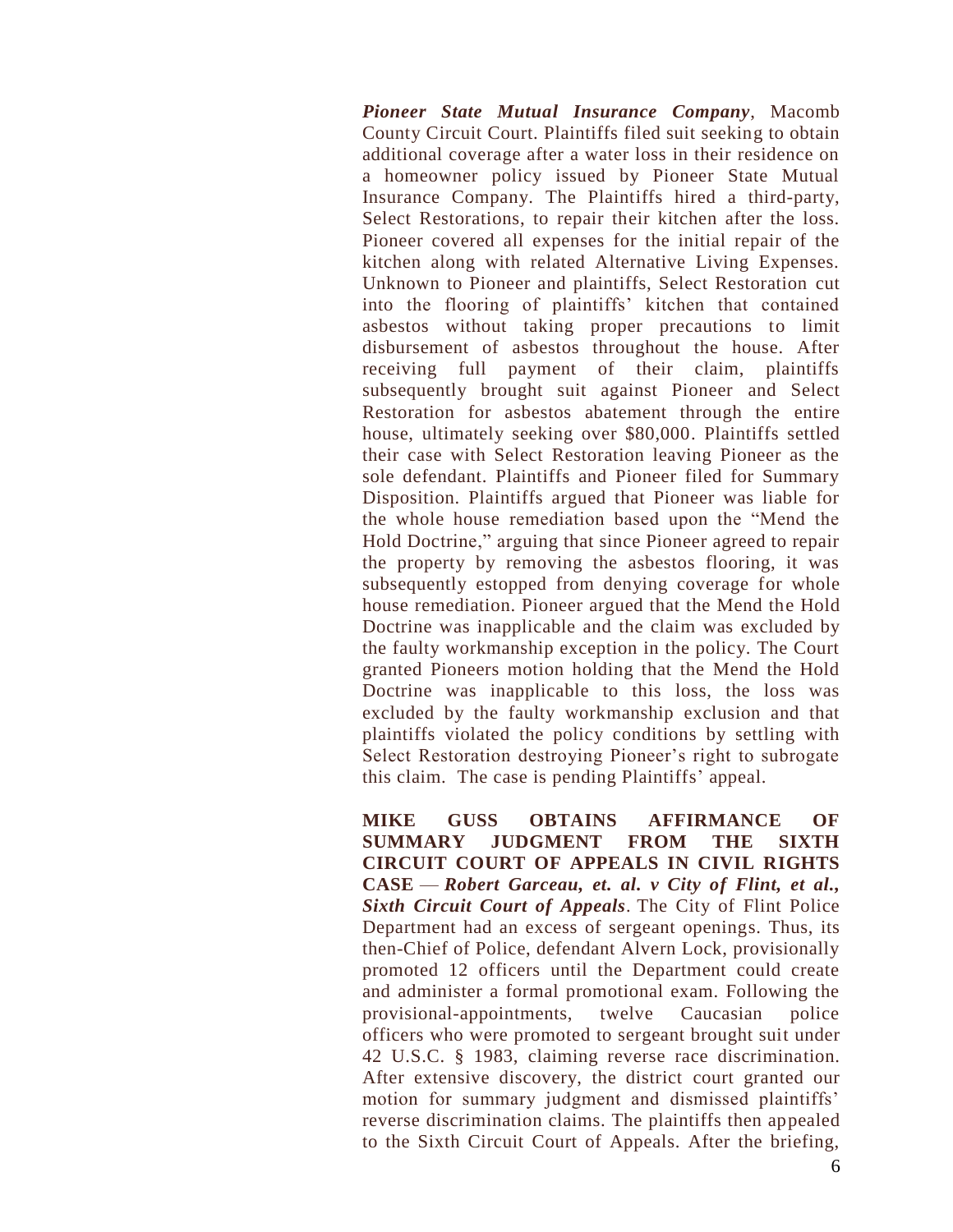the Sixth Circuit waived oral argument and issued an opinion affirming the trial court ruling, holding that there was no support in the record that plaintiffs' race motivated Chief Lock's promotional decisions

 **MIKE GUSS OBTAINS SUMMARY DISPOSITION IN FEDERAL CIVIL RIGHTS CLAIM** — *Stacy Erwin Oakes v Karen Weaver and City of Flint, United States District Court for the Eastern District of Michigan.* Plaintiff was the Chief Legal Officer of the City of Flint until she was discharged in January 2017. She filed a complaint alleging that she was fired because of the legal positions she took as the CLO, claiming the City violated her First Amendment rights by retaliating against her for her constitutionally protected speech, and that the firing violated Michigan's Whistleblowers' Protection Act, and was contrary to public policy under Michigan law. Specifically, the plaintiff alleged that her various complaints about putting the City at legal or financial risk led to her termination. At the close of discovery, we filed a motion for summary judgment on each count. The Court granted our motion, holding that all of plaintiff's speech fell within the ambit of her official employment duties, and thus, was not protected conduct under the First Amendment. Further, the Court held that plaintiff's claim under the WPA failed as a matter of law because she did not report any actual completed illegal acts and most of her objections did not concern any purported illegality at all. Finally, the Court denied the plaintiff's public policy claim, holding that her supposed reporting of illegal activity was preempted by the WPA and she did not establish any of the limited exceptions.

 **MIKE GUSS SECURES MUTUAL DISMISSAL, WITH PREJUDICE, AFTER FIVE DAY JURY TRIAL** — *The Hurley Clinic v Susan Moulton & Susan Moulton v The Hurley Clinic, Genesee County Circuit Court.* Defendant/Counter-Plaintiff is a nurse practitioner who worked for The Hurley Clinic. When her employment contract was set to expire on December 31, 2011, Hurley drafted a proposed Separation Agreement that agreed to waive the Covenant Not to Compete clause in her contract. Rather than executing the Separation Agreement that was provided to her, Defendant/Counter-Plaintiff unilaterally struck out a provision in the contract, signed it, and returned it to Hurley an hour before the deadline. As such, Hurley took the position that the Separation Agreement was void and the Covenant Not to Compete remained in effect. When Hurley discovered that Defendant/Counter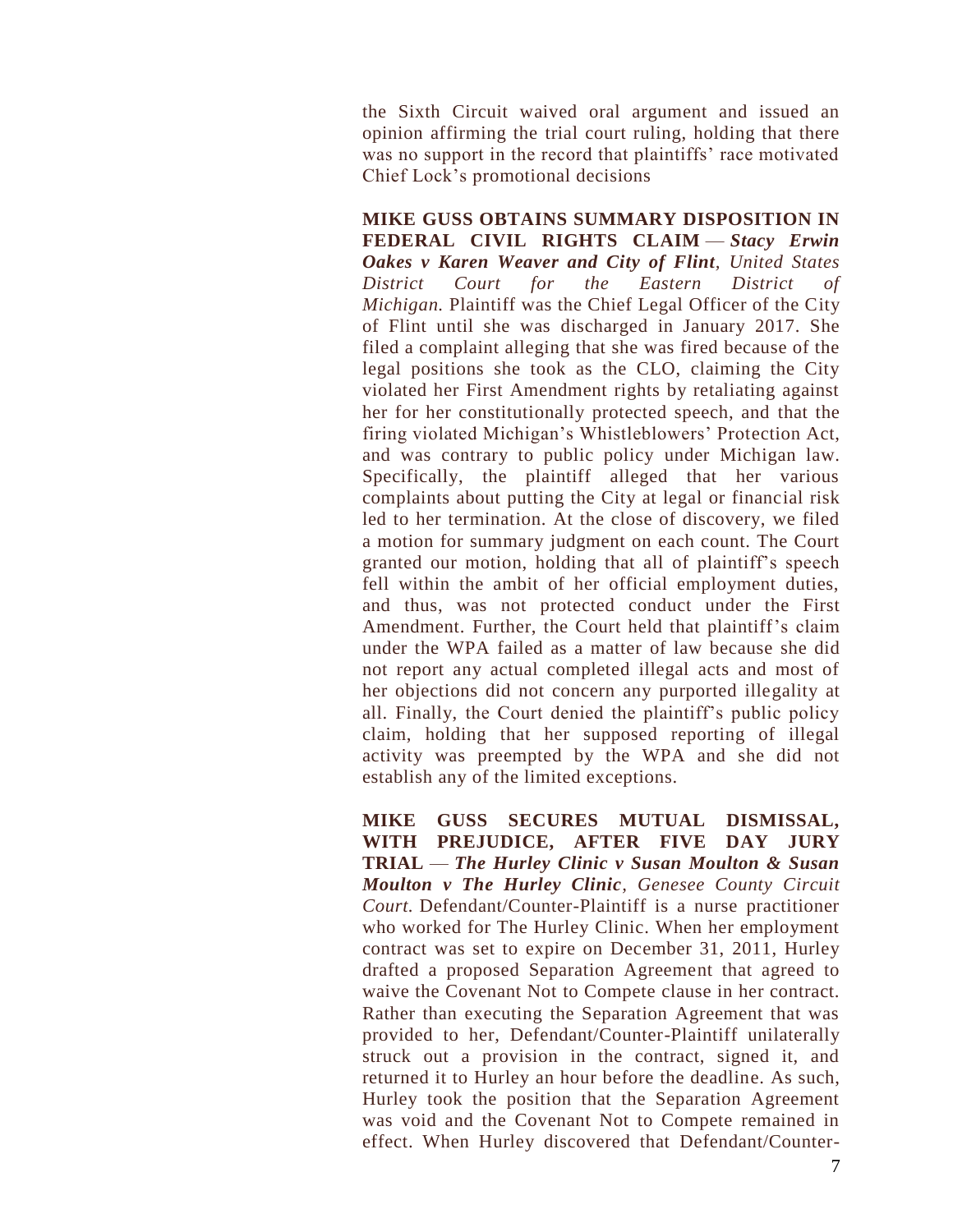Plaintiff accepted employment with a competitor roughly a month after her employment with Hurley expired, which was located roughly a quarter to a half-mile from Hurley, Hurley filed suit for Breach of the Covenant Not to Compete and Confidentiality. In response, Defendant/Counter-Plaintiff filed a counterclaim for fraud and breach of contract, primarily alleging that she was not paid correctly over the past 10 years. Thereafter, Defendant/Counter-Plaintiff's new employer terminated her pursuant to Hurley's Covenant Not to Compete. Thus, Hurley attempted to withdraw its lawsuit as the termination effectively stopped the competition. However, Defendant/Counter-Plaintiff refused to dismiss her claims, making a \$300,000 settlement demand up until the date of trial. After a five-day jury trial, Defendant/Counter-Plaintiff accepted an offer of a mutual dismissal, with prejudice, without costs, interest, or attorney fees to either party.

 **MIKE GUSS OBTAINS SUMMARY DISPOSITION IN SEVEN-COUNT FEDERAL CIVIL RIGHTS CLAIM** — *Timothy Keeler v Hurley Medical Center, et. al.*, United States District Court for the Eastern District of Michigan. Plaintiff is a physician's assistant who worked for Hurley Medical Center from 1997 until he was discharged on September 2016. He filed a complaint claiming Hurley violated his First Amendment rights by retaliating against him for his constitutionally protected speech; for engaging in union activities; and for filing the instant lawsuit. Specifically, the plaintiff alleged that he was singled out for discipline and eventually discharged in retaliation for urging Hurley to adopt a policy governing the prescription of narcotic medications, for reporting that his supervisor collected pay for days he did not work, for participating in organizing a union for physician's assistants and nurse practitioners, and for filing the instant lawsuit. He also claimed Hurley violated his procedural due process rights, wrongfully discharged him, and violated the Michigan Whistleblowers' Protection Act. At the close of discovery, we filed a motion for summary judgment on each count, asserting that the evidence clearly showed that plaintiff's rude treatment of patients – and nothing else – was the reason Hurley disciplined and ultimately terminated him, and not because they were motivated to retaliate against him for any of the reasons he alleged. The Court agreed with us and granted our motion for summary judgment as to plaintiff's federal claims and dismissed the plaintiff's state claims without prejudice.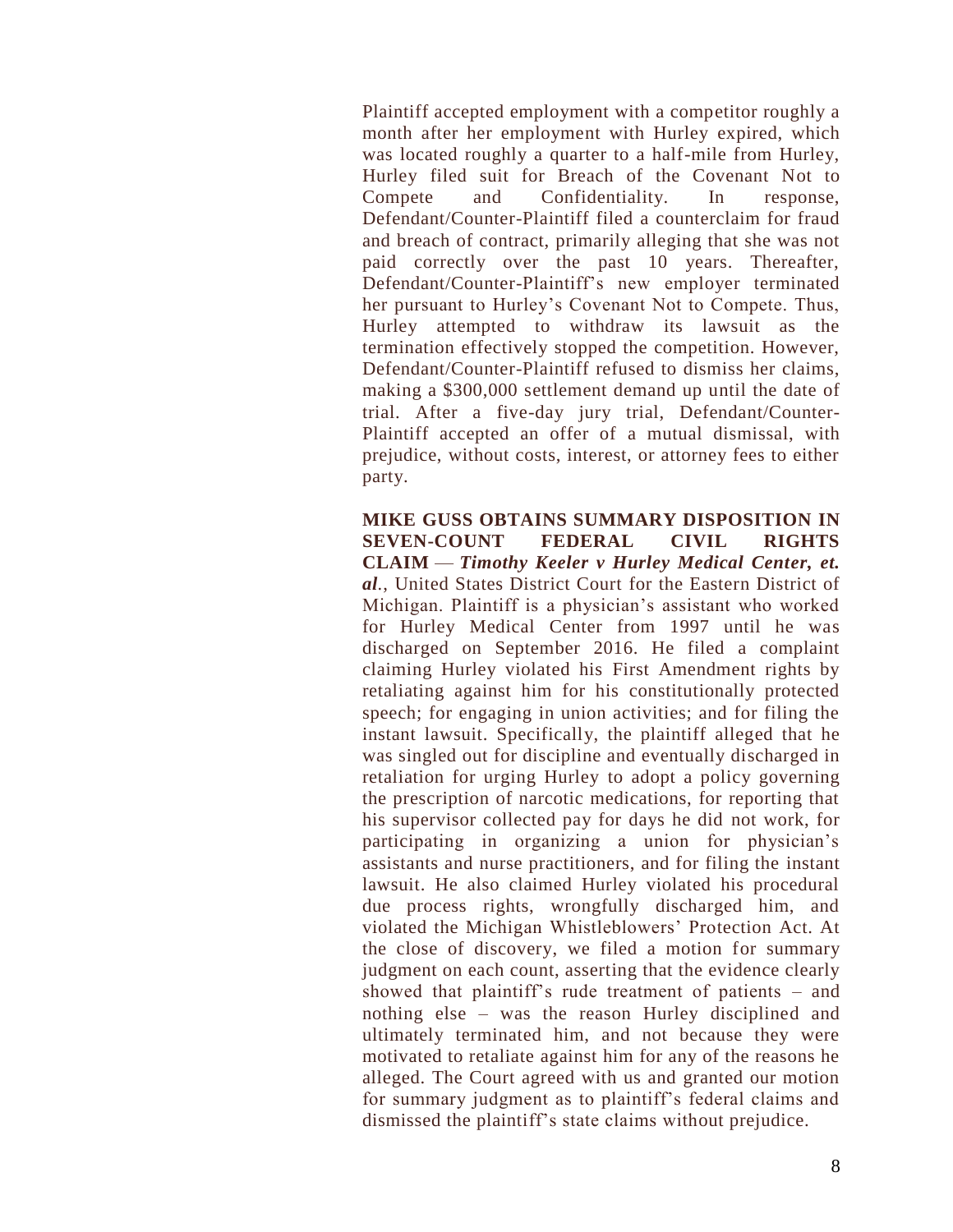**MICHAEL J. GUSS OBTAINS SUMMARY DISPOSITION IN WRONGFUL DEATH CLAIM AGAINST CONSTRUCTION COMPANY** — *Malinda Hayden, as Personal Representative of the Estate of Nathan Hayden v Soil and Materials Engineers, Inc., et. al., Huron County Circuit Court.* Mr. Hayden was fatally injured at work when he was struck by an errant vehicle while providing traffic control ("flagging") on a 55-mph roadway in Bad Axe, MI. Following the accident, the estate filed suit, alleging that SME's conduct falls within the so-called "intentional tort exception" to the exclusive remedy provision of the Michigan Worker's Disability Compensation Act. After discovery, we filed a motion for summary disposition arguing that plaintiff had failed to present proofs establishing that the decedent's employer had actual knowledge that an injury was certain to occur and thus, could not avoid application of exclusive remedy defense. After reviewing the briefs and hearing oral argument, the court agreed with our position, granting summary disposition and dismissing all claims made by the plaintiff against our client.

**MICHAEL J. GUSS OBTAINS DISMISSAL IN CONSTRUCTION SITE ACCIDENT CLAIM** — *Gierman v L. D'Agostini & Sons, Inc., Oakland County Circuit Court.* Plaintiff, a construction worker, was electrocuted when an excavator made contact with high voltage wires on the job site. The machinery was operated by a sister corporation of plaintiff's employer. Thus, we asserted that the plaintiff was barred from suing our client pursuant to the exclusive remedy provision in the Michigan Worker's Disability Compensation Act. After discussing the matter with the plaintiff's counsel and asserting the Dual Employer Doctrine as an Affirmative Defense in our responsive pleadings, plaintiff stipulated to a dismissal of all claims, with prejudice.

 **MIKE GUSS OBTAINS SUMMARY DISPOSITION IN TRUCKING ACCIDENT CLAIM** — *Alice Porter-Ives & Gary Ives v H & M Construction, et. al., Crawford County Circuit Court.* While in the process of unstrapping cargo from the trailer of her commercial flatbed truck at a construction site, a large duct pipe rolled off the load and struck the plaintiff. Plaintiff filed suit against the general contractor of the project,  $H \& M$  Construction, asserting that H & M's Safety Manual required an inspection of the shipment prior to directing the plaintiff to unstrap her load, and had an inspection occurred, the absence of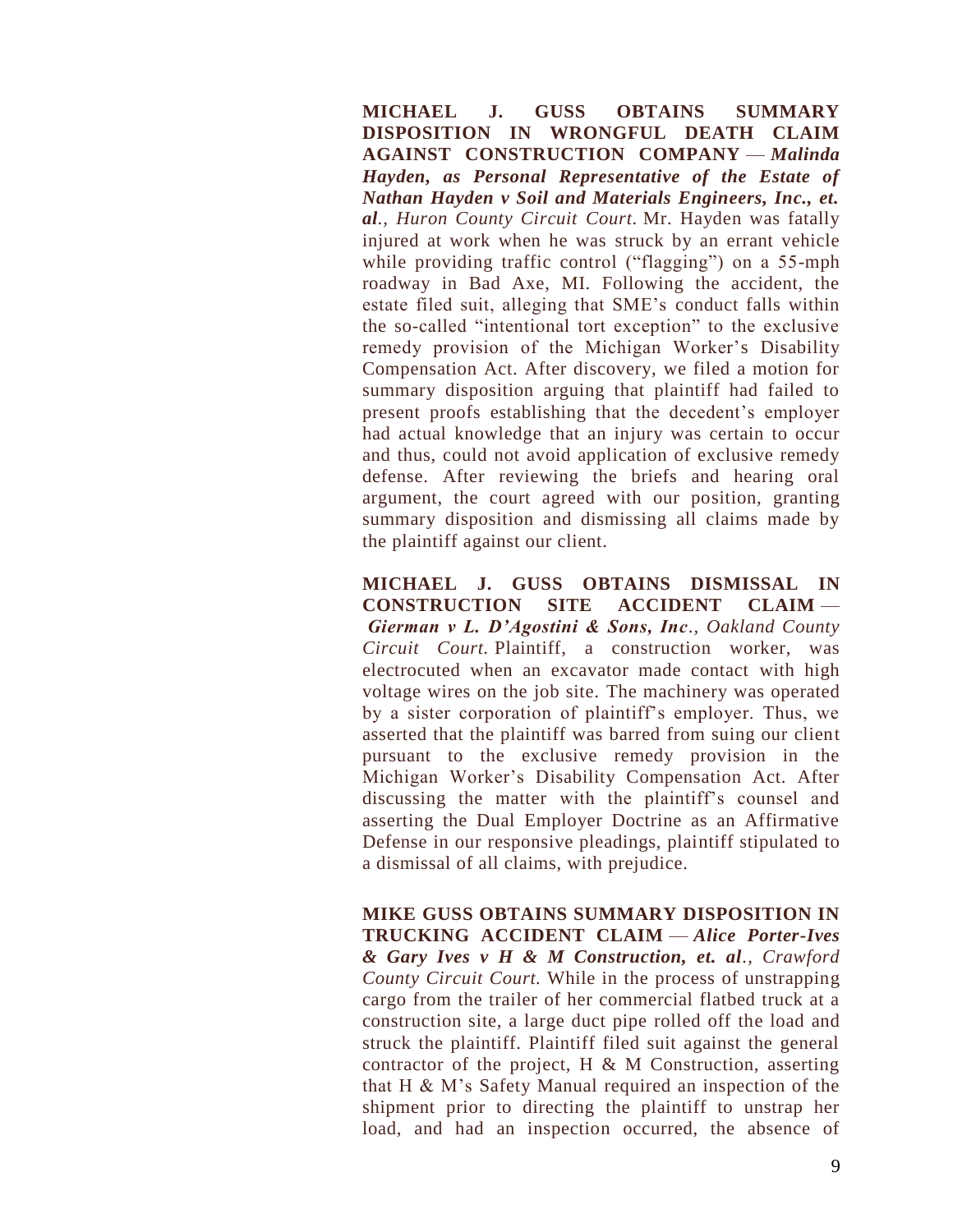"blocking" would have been discovered. After discovery, we filed a motion for summary disposition on behalf of H & M, arguing that internal policies and procedures cannot be used to establish a legal duty in a negligence claim and there is no basis, beyond speculation and conjecture, to assert that H & M's conduct fell short of the requisite standard of care. After reviewing the briefs and hearing oral argument, the court agreed with our position, granting summary disposition and dismissing all claims made by the plaintiff against our client.

 **MIKE GUSS OBTAINS SUMMARY DISPOSITION IN CONSTRUCTION SITE ACCIDENT CLAIM** — *Jeffrey Jean v Three Rivers Construction, Saginaw County Circuit Court.* While working for a subcontractor at a construction project at the Ryder Center on SVSU's campus, plaintiff ascended a ladder, striking his head on a beam that allegedly protruded into the plaintiff's path of travel. He filed suit, alleging a violation of the common work area doctrine. After discovery, we filed a motion for summary disposition on behalf of the general contractor, Three Rivers Construction, on the basis that there was no proof or evidence that the plaintiff could establish a violation of three of the four requirements required to establish common work area liability. After reviewing the briefs and hearing extensive oral argument, the court agreed with our position, granting summary disposition and dismissing any and all claims made by the plaintiff.

 **MIKE GUSS OBTAINS NO CAUSE VERDICT IN NEGLIGENCE TRIAL** — *Sarah Perkins vs. Sean Loewen and Fabiano Brothers*, Case No.: 14-102289-NI, Genesee County Circuit Court, Honorable Archie Hayman presiding. "No Cause" verdict in a four-day auto negligence case. The plaintiff, Sarah Perkins, filed an automobile negligence suit against the defendant, Sean Loewen, and claiming *respondeat superior* liability against Mr. Loewen's employer, Fabiano Brothers, pertaining to an accident occurring on June 5, 2011. Ms. Perkins claimed injuries to her lumbar spine, consisting of findings on a lumbar spine MRI, taken after the accident, of a bulging disc at L4-L5, and a disc herniation at L5-S1, with left-sided radiculopathy. While there were prior complaints of low back and left-sided pain by this plaintiff in years past, she did not have a prior lumbar MRI for comparison, and the medical records showed infrequent follow-up or treatment for any pre-existing back pain. The plaintiff's position at trial was that before our accident, while she had some prior medical problems, she was able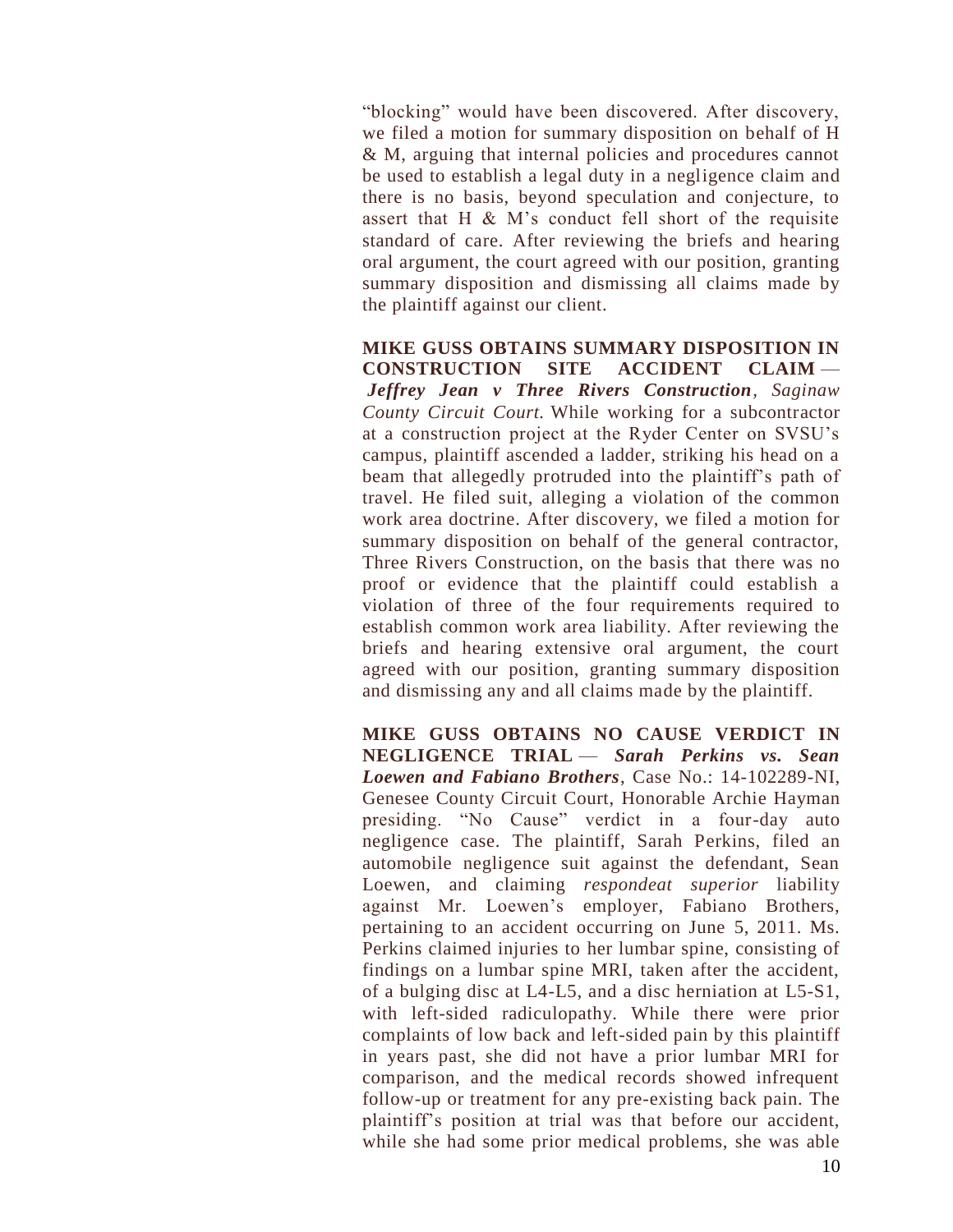to fully function and live a happy life in her capacity as a working single mother. At trial, defendants shattered this clean-cut, allegedly honest presentation by plaintiff. Ms. Perkins was presented on cross-examination with a photograph of her and her daughter at Disney World in May 2015, at the end of the day, smiling ear to ear. She was then questioned as to why she did not disclose during discovery the fact that in the year 2001, she ran into a tree and a carport and was back boarded and taken by ambulance to the hospital complaining of left leg injuries. Before that, in 2000, she was in an automobile accident where she injured her neck and upper back, and she engaged in about seven to eight years of various treatment. Another trial highlight was when plaintiff's employer testified that she had been taking time off to be in physical therapy, where there was no standing prescription for any physical therapy. Ms. Perkins had not treated from our accident since 2012. Of course, there were many other defense highlights, where the cumulative inconsistencies demonstrated the manipulative nature of this plaintiff. The jury found this plaintiff did not sustain a serious impairment and rendered a no cause of action verdict.

#### **MIKE GUSS OBTAINS SUMMARY DISPOSITION FOR GLOBAL ORANGE DEVELOPMENT, LLC, (DBA BIGGBY COFFEE) IN VICARIOUS LIABILITY LAWSUIT;** *Alfred Champagne -v- Global Orange Development, LLC, et. al.,* Ingham County Circuit Court — Plaintiff filed suit against Global Orange Development, stemming from an automobile accident that occurred on January 29, 2013. Plaintiff asserted that Global Orange was vicarious liability based on the fact that the Global Orange employee had performed a substantial amount of his work for Global Orange from his home-to such an extent that his home was effectively a second work location. At the close of discovery, we filed a Motion for Summary Disposition pursuant to the "going and coming" rule, asserting that any negligence committed by an employee who is operating a vehicle in transit to or from the workplace does not constitute an act committed within the scope of employment, such that liability can be imputed to the employer. We further argued that gratuitous work from home, which is neither expected nor required by the employer, does not transform an employee's home into a "secondary work location." Such a theory would subject employers to endless claims of worker's compensation and vicarious liability. The Court agreed and granted our motion for summary disposition.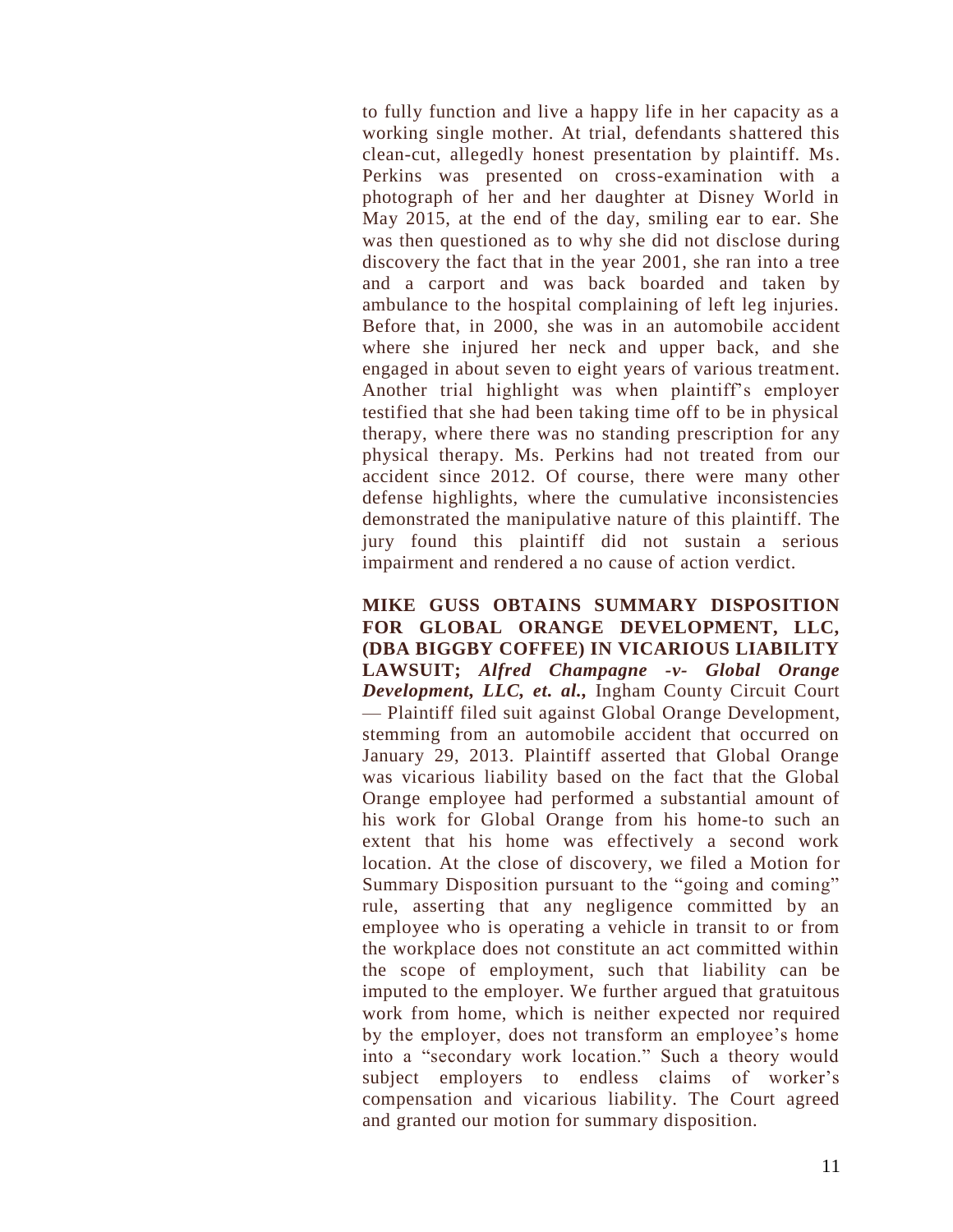**MIKE GUSS OBTAINS SUMMARY DISPOSITION FOR CITY OF FLINT IN AGE DISCRIMINATION LAWSUIT;** *Donna Poplar -v- City of Flint***,** Genesee County Circuit Court  $-$  In 2011, the City of Flint was facing a financial emergency. Thus, the State of Michigan appointed an Emergency Financial Manager. On the EFM's first day in office, he discharged the plaintiff, along with six other employees, and replaced them with his own trusted advisors. Three months after she was fired, plaintiff alleges that she received a phone call from one of EFM's advisors and she was told that she lost her job on the basis that the EFM wanted to place younger African-Americans in positions of leadership. Following the phone call, plaintiff filed a lawsuit for age discrimination, alleging a violation of the ELCRA. Our firm was retained several weeks before trial. After reviewing the deposition testimony, we filed a motion for leave to file a motion for summary disposition, which the court granted. In our dispositive motion, we argued that the alleged phone call constituted inadmissible hearsay as even though the EFM's advisor was an agent for the city, the statements were outside the course and scope of his alleged agency because he played no role in human resources or personnel-related decision-making. We also argued that plaintiff could not establish a prima facie case of age discrimination because she was not "replaced" and could not establish pretext. The court agreed, and granted our motion for summary disposition, dismissing plaintiff's case in its entirety.

 **MIKE GUSS OBTAINS SUMMARY JUDGMENT FOR THE CITY OF FLINT IN A FEDERAL CIVIL RIGHT CLASS ACTION LAWSUIT;** *ROBERT GARCEAU, ET. AL. -V- CITY OF FLINT, ET. AL***.,** UNITED STATES DISTRICT COURT FOR THE EASTERN DISTRICT OF MICHIGAN — The City of Flint had a large number of sergeants within the police force decide to retire. The former chief of police, relying upon the Personnel Rules and Regulations, decided to "provisionally" appoint 15 sergeants to temporarily fill the sergeant vacancies until a sergeant's promotional exam could be created and administered. To compile a listing of the individuals who displayed the greatest potential during their tenure with the Department, the former chief enlisted the help of two captains. When the sergeant's test was finally created, 65 officers sat for the written exam, but only 9 officers passed and those 9 were made permanent sergeants. Of the remaining 58 officers, 7 plaintiffs failed the exam and 8 plaintiffs neglected to even appear and take the exam.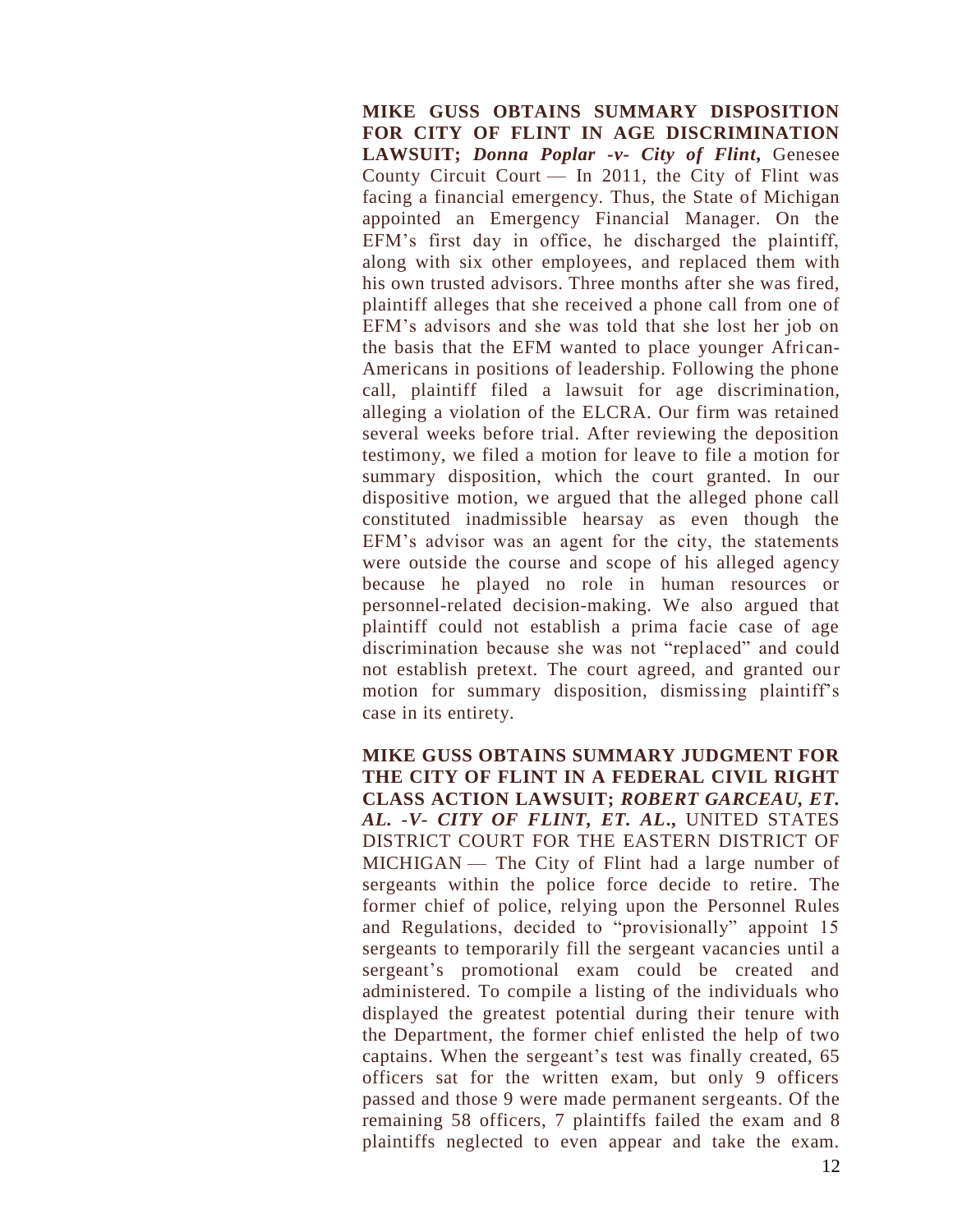When the City offered a second examination, 27 officers passed and 26 officers failed. Consequently, the officers with the highest test scores, regardless of their race, including 3 of the plaintiffs, were automatically promoted to "permanent" sergeants. The provisional sergeants who failed the second test or who did not score high enough were all demoted from their provisional sergeant position. Nevertheless, on December 17, 2012, 14 Caucasian officers filed a class-action lawsuit against the City, the former chief, and the African American captain, alleging reverse race discrimination in the provisional promotion process. 5 Officers also alleged retaliatory suspensions after the filing of the lawsuit. After 27 depositions were taken, we filed two extensive Motions for Summary Judgment, one pertaining to plaintiffs' reverse race discrimination claim and a second pertaining to plaintiffs' retaliation claims. In a 46-page Opinion and Order, the US District Court granted our Motion for Summary Judgment Regarding Reverse Race Discrimination and partially granted the City's Motion for Summary Judgment Regarding Retaliation. Only one Plaintiff's claim of retaliation survived the City's dispositive motions.

#### **MIKE GUSS OBTAINS SUMMARY DISPOSITION FOR TITAN INSURANCE COMPANY IN FIRST-PARTY NO-FAULT SUIT SEEKING BENEFITS FOR AN "INNOCENT THIRD-PARTY";** *RITA FOSTER, ET. AL. -V- TITAN INSURANCE COMPANY, ET. AL***.,**  Genesee County Circuit Court — In October 2015, Plaintiff, Rita Foster, brought suit against Titan Insurance Company and the Michigan Automobile Insurance Placement Facility, stemming from an automobile collision that occurred on September 5, 2014. Plaintiff sought PIP coverage under an insurance policy that was written issued to Vincent Millender. However, through discovery, it was established that the vehicle was actually owned by Erica Nicole Jett, was garaged at Ms. Jett's home, and would only be driven by Ms. Jett, all contrary to the application. Accordingly, we filed a Motion for Summary Disposition, arguing that the Court must hold the matter in abeyance pending the outcome of the Court of Appeals decision in Bazzi v. Sentinel Ins. Co. (Court of Appeals Docket No. 320518), a case that was directly on point and awaiting decision in the Court of Appeal. The trial court agreed with us, held the matter in abeyance pending the outcome of Bazzi, and stated that he would reconsider Titan's dispositive Motion following the Bazzi holding. On June 14th, 2016, the Michigan Court of Appeals issued its Opinion in Bazzi, reversing the so-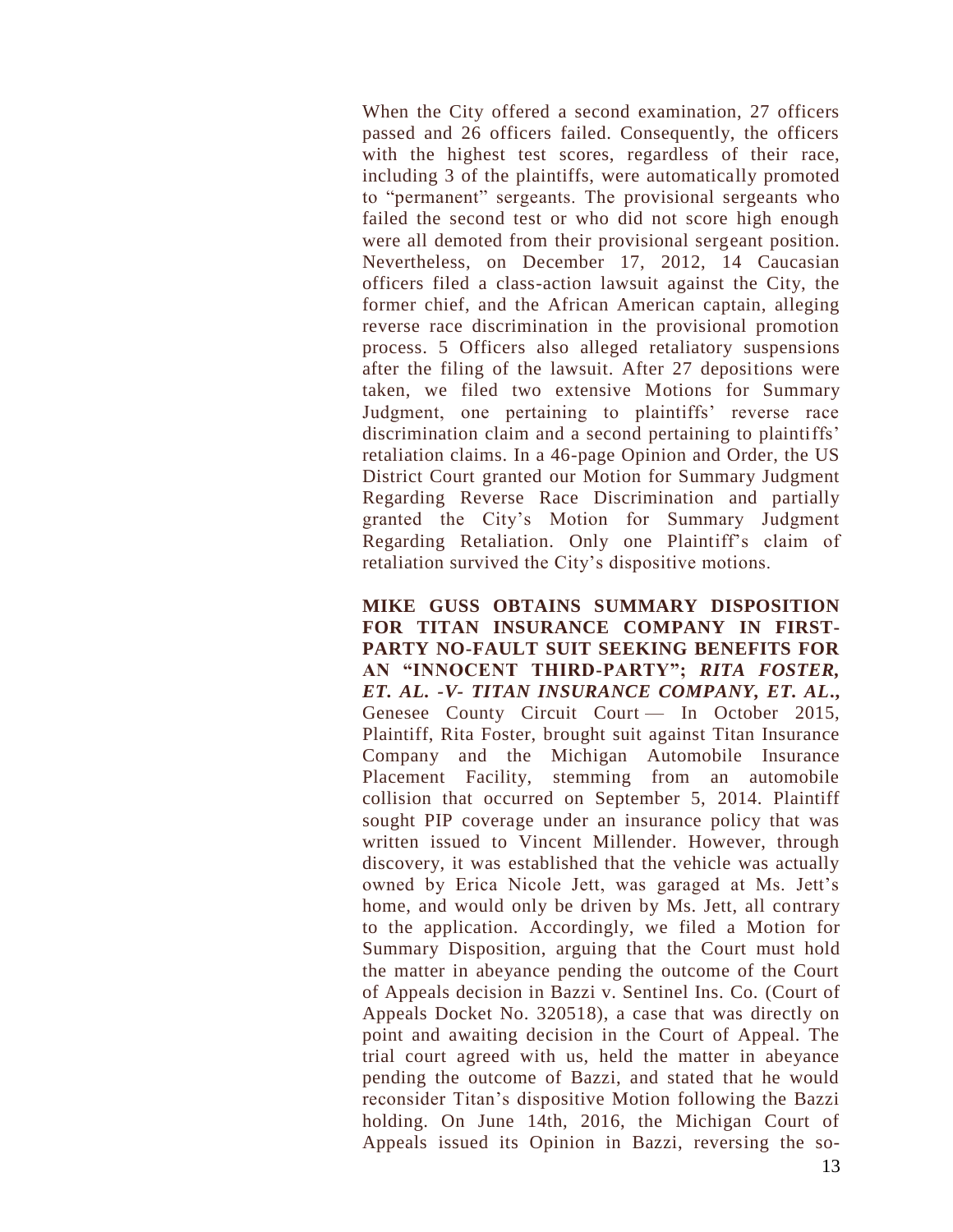called "innocent third-party" rule as applied to insurance policies that are procured through misrepresentation in the application. As such, we re-noticed the motion and argued that pursuant to the Bazzi holding, Titan is entitled to declare the policy void ab initio and rescinded, including denying the payment of benefits to any innocent thirdparties, including the plaintiff. Following oral argument on the re-noticed hearing, the trial court agreed and dismissed Titan from the case.

 **MIKE GUSS OBTAINS SUMMARY DISPOSITION FOR HURLEY MEDICAL CENTER IN SLIP AND FALL;** *MARVA WILLIAMS -V- HURLEY MEDICAL CENTER***,** Genesee County Circuit Court — Plaintiff brought suit against *Hurley Medical Center* stemming from a fall that occurred on Hurley's premises. As Plaintiff entered the main lobby entrance, due to the weather conditions outside, she shuffled her feet on a rubber backed carpet runner in an effort to dry the soles of her shoes. As she shuffled her feet, each scuff created a small ripple in the mat, causing the mat to ripple and slide out from underneath her. Plaintiff filed suit, asserting that the carpeting must have been wet because it was raining outside and should have been securely fastened to the floor. After discovery, we filed a motion for summary disposition arguing that the accident in question does not create liability as the Plaintiff's claims are barred by governmental immunity. Alternatively, we argued that the allegedly defective condition was open and obvious and devoid of special aspects, the condition was not caused by Hurley's active negligence, and Hurley did not have notice of the allegedly defective condition. Following oral argument, the trial court agreed with us and granted summary disposition on all four grounds and dismissed Hurley from the case.

 **MIKE GUSS OBTAINS SUMMARY DISPOSITION ON MEDICAL PROVIDER CLAIM;** *PROCARE INJURY & REHAB CENTERS, LLC, (FOR SHER-RON LUSANE) -V- TITAN INSURANCE COMPANY***,**  ROYAL OAK DISTRICT COURT — Procare Injury and Rehab Centers filed a lawsuit against Titan Insurance Company alleging entitlement to No-Fault provider expense benefits arising out of Procare's alleged treatment to Sher-Ron Lusane who was allegedly involved in a motor vehicle collision. After Mr. and Mrs. Lusane's EUO, we filed a motion for summary disposition against Procare arguing that Mr. Lusane was the "owner" of an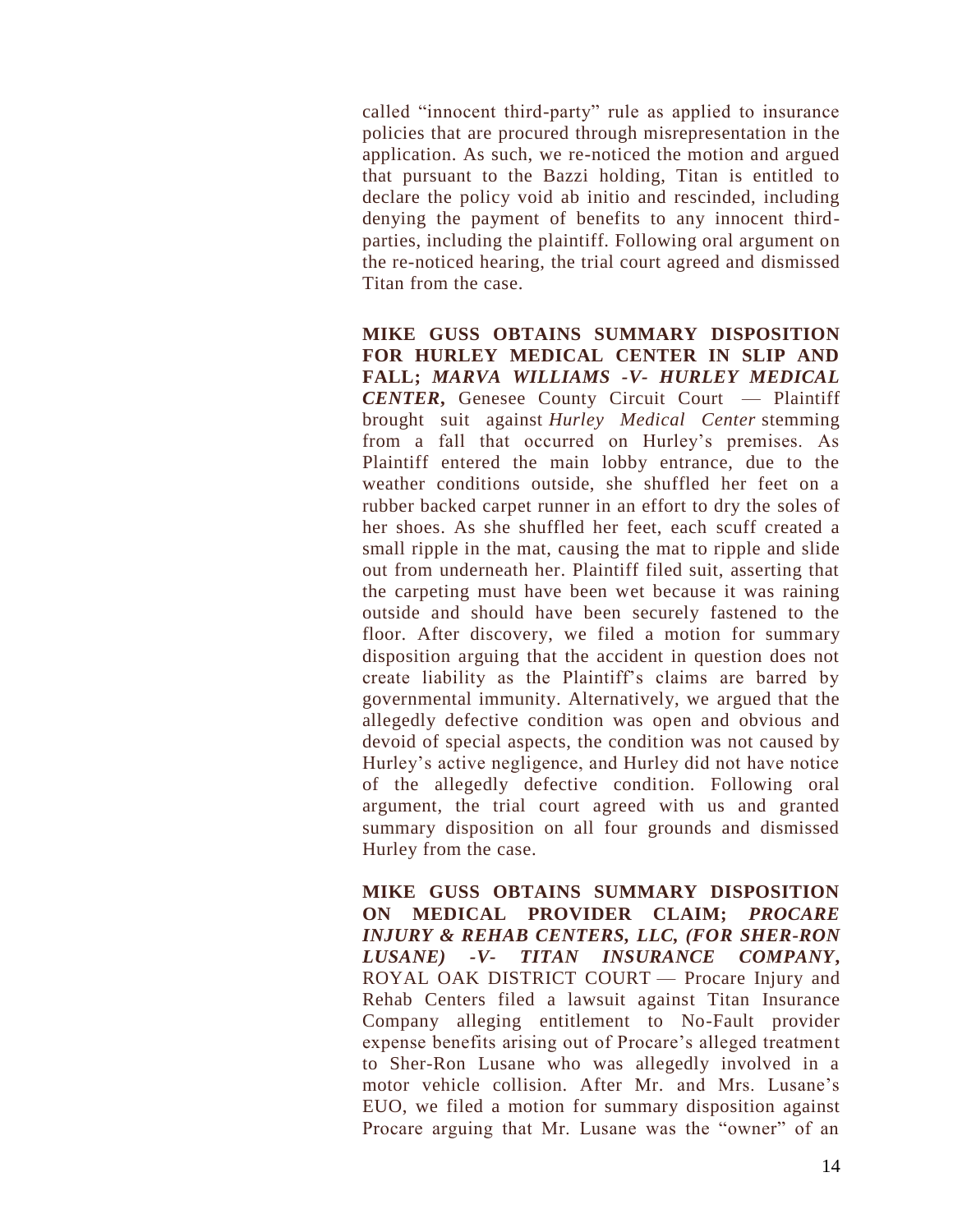"uninsured motor vehicle" and is excluded from No-fault benefits pursuant to MCL 500.3113(b). Because the underlying injured party is excluded from coverage and barred from bringing a cause of action, Mr. Lusane's medical service provider, Procare, who stands in the shoes of the injured party, is also excluded from coverage. The trial court agreed with us and granted summary disposition as to all claims by the plaintiff against defendant Titan Insurance Company.

 **MIKE GUSS OBTAINS SUMMARY DISPOSITION ON SIX (6) MEDICAL PROVIDER CLAIMS;** *RENUE THERAPY, LLC, -V- TITAN INSURANCE COMPANY***,**  Ingham County Circuit Court — Renue Therapy, LLC, filed six (6) separate lawsuits against Titan Insurance Company alleging entitlement to No-Fault Provider expense benefits arising out of Renue's alleged treatment to numerous patients who were allegedly involved in motor vehicle collisions. After deposing the owner of Renue Therapy and the prescribing physician, we filed a motion for summary disposition on each case, arguing that the treatment performed was not reasonably necessary because the prescribing physician testified that she prescribed physical therapy, to be rendered by a licensed physical therapy facility. However, Renue Therapy's owner testified that he operates a massage therapy clinic and does not employ a single licensed physical therapist. Each trial court agreed, and all six (6) dispositive motions were granted, dismissing Renue Therapy's claims in their entirety

**MICHAEL J. GUSS WINS SUMMARY JUDGMENT IN THE U.S. DISTRICT COURT FOR THE EASTERN DISTRICT OF MICHIGAN, PURSUANT TO A 27 PAGE WRITTEN OPINION AND ORDER OF THE HON. LAURIE J. MICHELSON** — *McLeod v City of Flint, David Bender, Marcus Mahan, et al – U.S. District Court, Eastern District of Michigan, Case No. 13-CV-1287*. The plaintiff, Curtis McLeod, was one of two suspects arrested in Flint after Officer David Bender observed two individuals wearing t-shirts covering their faces, appearing to be involved with criminal mischief, and who ran as soon as they observed police. Officer Bender gave chase and called for back-up, and two suspects, including Mr. McLeod, were eventually arrested. It was discovered during this time frame that murder and robbery had been committed in the apartment where the two suspects were originally observed. One of the two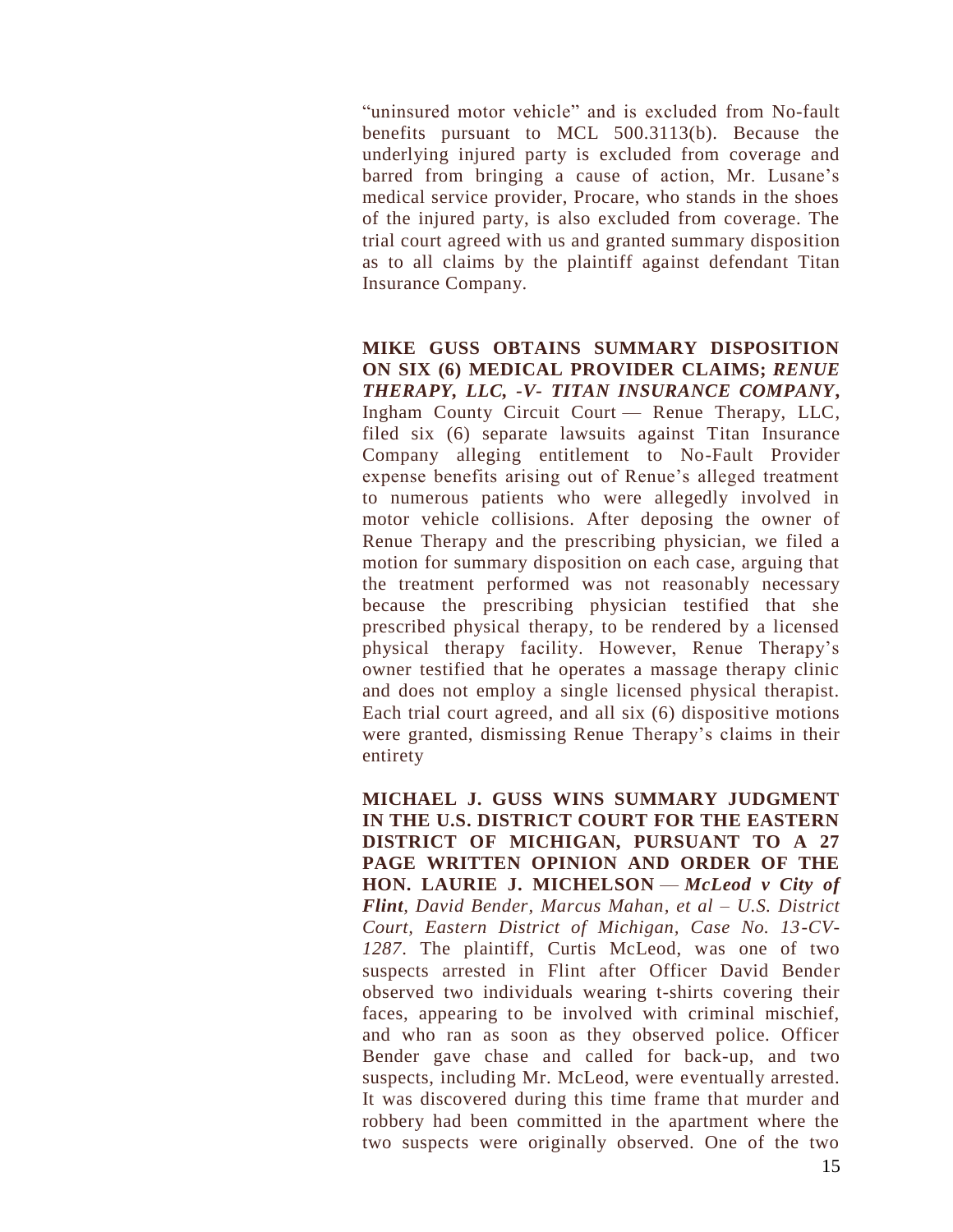suspects was later found guilty of the murder, having tested positive for gun powder residue on his hands. Mr. McLeod was held in jail for 18 months on charges of murder and robbery, but he was later released from jail for lack of evidence linking him to the crimes. Plaintiff sued Officer David Bender, Lieutenant Marcus Mahan, who investigated the murder, the City of Flint, and the Genesee County Prosecutor's Office. The City of Flint and the Prosecutor's Office, through separate legal counsel, were dismissed from the case. Michael J. Guss and Anne V. McArdle, representing Officer Bender and Lieutenant Mahan, filed a Motion for Summary Judgment asserting that there was a reasonable belief of probable cause for the arrest and detainment of Mr. McLeod and that qualified governmental immunity applied. The District Court agreed, explaining that there was at least "arguable probable cause to arrest and detain McLeod", and the dismissal of plaintiff's allegations of false imprisonment and violations of 42 USC § 1983 was ordered.

*Ascensio v Huckleberry RR, Genesee County, Michigan.*  Summary Disposition, slip and fall case.

*Bencheck v Integon, Michigan Court of Appeals.* Appeal win against rogue trial court judge who abused discretion in sanctioning insurance carrier when trying to coerce a settlement.

*State of Michigan v Farmland*. *Michigan Supreme Court Decision* reversing trial court and Court of Appeals and upholding the \$1 million properly damage limitation on a hazardous substance-hauling truck company.

*Farr v United Producers*, *Washtenaw County Circuit Court, No. 1-1421-NO, Honorable Timothy P. Connors presiding.* Prevailed on summary disposition motion in slip and fall case at a farming cooperative facility.

*Klenow v Necho, Saginaw County Circuit Court No.10- 010999-NO, Honorable Darnell Jackson presiding/Michigan Court of Appeals No.: 309742.* Prevailed on Summary Disposition Motion and at the Court of Appeals on Summary Disposition Motion on behalf of landlord, standing for proposition that Landlord does not have possession and control and therefore cannot have liability.

*Miller v American Tower, Roscommon County Circuit Court No. 11-729228-NF, Honorable Michael J. Baumgartner,*